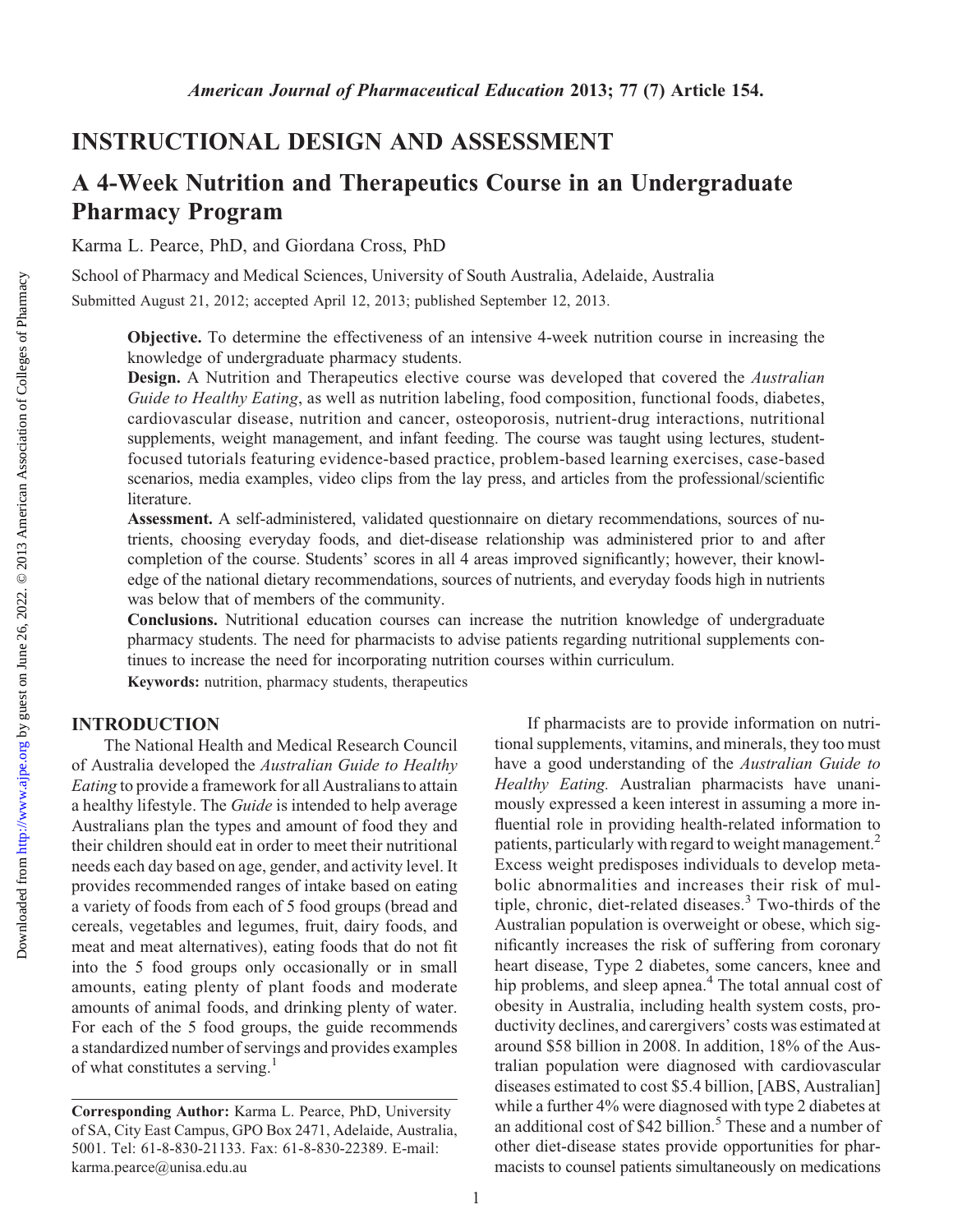Downloaded from

and diet and suggest lifestyle modifications. For example, patient adherence to the Australian Guide to Healthy Eating and Weight Loss may result in improved blood pressure, and blood glucose and lipid profiles, which in turn may lead to reductions in medication dose and use and improve overall health and life expectancy.

In consultations conducted as part of a study by our university, gaps in practicing pharmacists' nutrition knowledge were identified, particularly in new graduates. To ensure that future pharmacy graduates did not have these deficiencies, the faculty of health science at the University of South Australia introduced a Nutrition and Therapeutics course into the undergraduate pharmacy program. The aim of this study was to evaluate the effectiveness of this new course and to determine whether students in the final year of an undergraduate pharmacy degree program were sufficiently knowledgeable to effectively provide information about healthy eating and basic nutrition to the general public in future clinical practices.

### **DESIGN**

The University of South Australia offered a Nutrition and Therapeutics elective course to students enrolled in the fourth year of a 4-year undergraduate pharmacy program. The course was offered as an intensive, 4-week, face-to-face course that covered the Australian Guide to Healthy Eating, as well as nutrition labeling, food composition, functional foods, diabetes, cardiovascular disease, nutrition and cancer, osteoporosis, nutrient drug interactions, nutritional supplements, weight management, and infant feeding. The course consisted of 16 hours of lectures and 16 hours of studentfocused tutorials that featured evidence-based practice, problem-basedlearning exercises, case-based scenarios, media examples and journal articles, video clips from the lay press, and articles from the professional/scientific literature to fuel informed debate. The tutorial class size was limited to 28 students. This course was offered 3 times during 2010 and multiple tutorial groups were conducted in each practice experience. The course reflected 180 hours of student learning, much of which occurred outside the classroom: reading the 50 journal articles, preparing for workshops and tutorial classes, conducting supermarket surveys, and producing a health literacy animation/video to communicate the relationship between diet and disease to the lay public. No other courses were offered over this 4-week period. The staff members who taught this course were either dietitians or registered nutritionists. The University of South Australia's Human Ethics Committee approved the study.

#### EVALUATION AND ASSESSMENT

One hundred sixty students enrolled in the Nutrition and Therapeutics elective course were invited to complete

a self-administered, paper-based General Nutrition Knowledge Questionnaire (GNKQ-Aust). The GNKQ was developed in the United Kingdom by Parmenter and Wardle<sup>6</sup> to measure general nutrition knowledge. The Australian version had been validated in a sample of members of an Australian community<sup>7</sup> The GNKQ-Aust consisted of 113 questions that assessed understanding of general nutrition-related terminology; awareness of current dietary recommendations (13 items), knowledge of food sources related to nutrients (70 items), the use of dietary information to make dietary choices (10 items), and an awareness of the relationship between diet and disease (20 items). Each correct answer to a question was worth 1 point. The questions were compatible with the Dietary Guidelines for All Australians (adult version), $8$  and the Australian fruit and vegetable campaign "Go for  $2 \& 5$ ," which recommended consumption of 2 servings of fruit and 5 servings of vegetables daily.<sup>9</sup> Multiple-choice responses to each question varied, such as "more, same, less, don't know," "yes, no, not sure," "high, low, not sure," "agree, disagree, not sure," or 4 different food options. The 8 items about dietdisease relationships and the 2 items about recommended fruit and vegetable intake required written responses.<sup>7</sup>

Each participant's responses were manually coded numerically and converted to a corrected score, as defined by Parmenter and Wardle.<sup>6</sup> All questions were equally weighted with a maximum of 13points awarded for knowledge of dietary recommendations, 70 for sources of nutrients, 10 for choosing everyday foods, and 20 for the diet-disease relationships, for a possible total score of 113. A higher score reflected a higher level of knowledge. The data from each student's questionnaire were entered into SPSS, Version 18.0 (SPSS, Inc., Chicago, IL). The effect of the Nutrition and Therapeutics course on improving nutrition knowledge was analyzed using a oneway ANOVA. If a respondent did not answer an item no answer was recorded for that response.

Of the 160 pharmacy students enrolled in the fourthyear Nutrition and Therapeutics course (corresponding to the 3 course offerings over the year), 139 students completed the pre-intervention questionnaire and 102 students completed the post-intervention questionnaire. The pre- and post-questionnaires were unmatched. One hundred three of the 139 pre-intervention respondents were female and 86 of the 139 were less than 24 years of age (Table 1). Almost all of the students were single  $(n=96)$  and approximately two-thirds were international students from Vietnam, India, the United Kingdom, Malaysia, or China. Forty-eight percent of students worked part time in a pharmacy  $(n=49)$ .

Respondents' overall baseline nutrition knowledge scores ranged from 33 to 78 out of a possible 113 points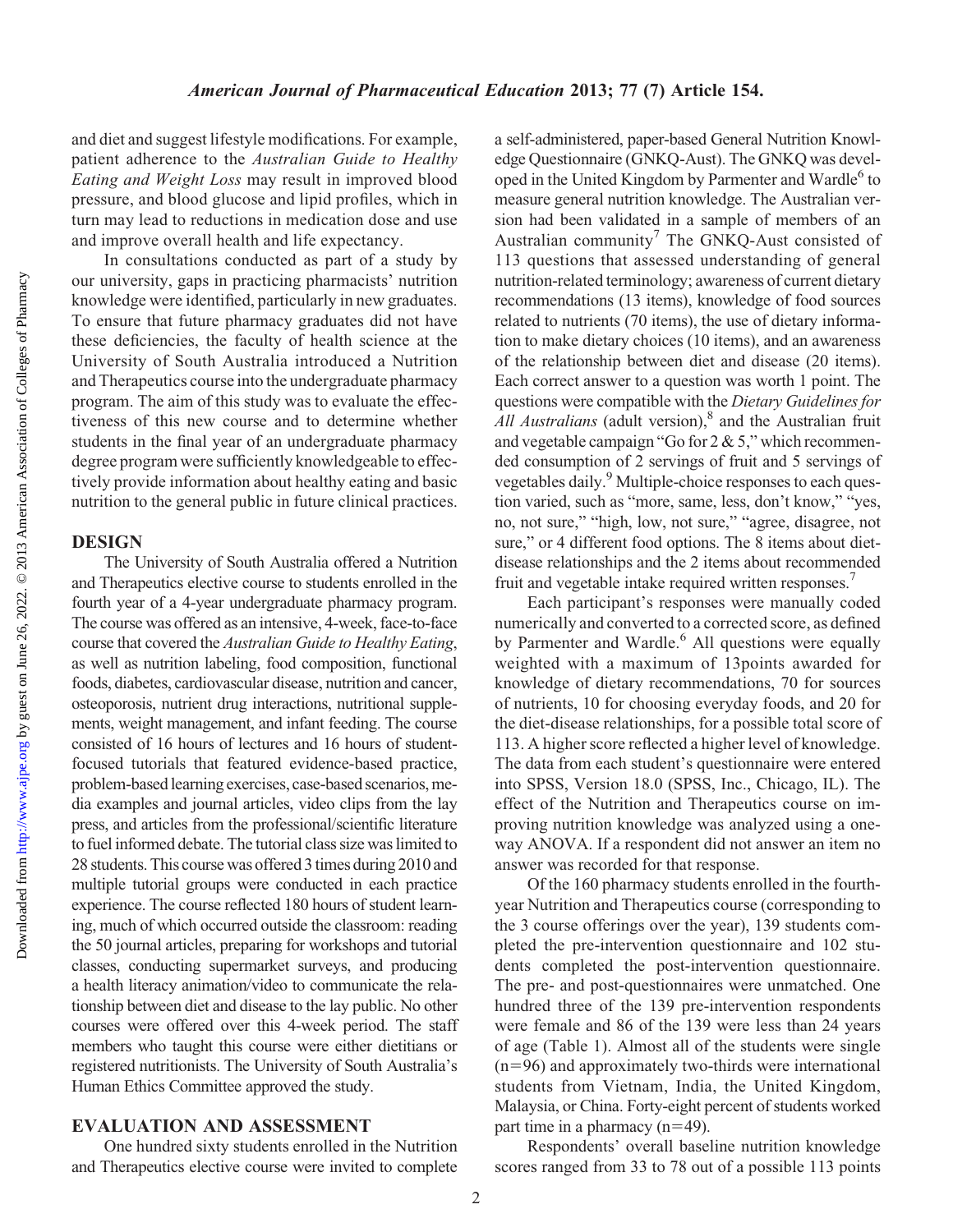Downloaded from

Table 1. Demographics of Undergraduate Pharmacy Students in a Nutrition and Therapeutics Course  $(N = 139)$ 

| <b>Characteristic</b>     | No. $(\% )$ |
|---------------------------|-------------|
| Gender                    |             |
| Male                      | 36(25)      |
| Female                    | 103(75)     |
| Age, years                |             |
| $18 - 24$                 | 120 (87)    |
| 25-34                     | 19(13)      |
| >35                       | 0           |
| Marital status            |             |
| Single                    | 129 (94)    |
| Married/living as married | 10(6)       |
| Residency                 |             |
| Domestic students         | 49 (36)     |
| International students    | 88 (64)     |
| Parents of children       |             |
| Yes                       | 5(4)        |
| N <sub>0</sub>            | 134 (96)    |

and improved from 45 to 85 after completion of the Nutrition and Therapeutics course  $(p<0.001)$ . The nutrition knowledge in relation to dietary recommendations, scores of nutrients, choosing everyday foods, and diet-disease relationships all improved significantly  $(p<0.001, p=0.001, p=0.003, p=0.046,$  respectively) Baseline scores for each section of the questionnaire varied from 45% to 52% and improved to 51% 64% after completing the intensive course (Table 2).

While the pharmacy students' baseline scores for nutrition knowledge with respect to diet-disease relationships were comparable to those found within the general Australian community (46% vs 47% of the maximum score), $\frac{7}{7}$  the students' nutrition knowledge for the remaining parameters (dietary recommendations, scores for identifying food sources of nutrients, choosing everyday foods) (approximately 50% of the maximum total score) was well below that observed within the Australian community (Table 2). After completing the course, students' knowledge of dietary recommendations, ability to identify food sources of nutrients, and ability to choose everyday foods improved but still did not exceed those of the general community (51% to 64% of the maximum score). These results did not vary by the students' age or whether the students were domestic or international students, or worked part time in a pharmacy. However, there was an association between gender and higher scores in the category "choosing everyday foods"  $(p=0.028)$ , with female students being better able to identify everyday foods after completing the training program, scoring on average 5.6 out of 10, compared to male students who scored 4.6 out of 10.

Before beginning the course, students had some knowledge of the Australian dietary guidelines. The majority of students knew the recommendations that Australians eat more fruit and vegetables, and more high-fiber foods ( $>90\%$ ;  $p>0.05$ ). After completing the course, students' ability to identify dietary-related diseases as a result of elevated salt and fat intakes significantly increased ( $p<0.005$  and  $p<0.001$ , respectively). In addition, female students' knowledge of the correct number of daily servings of dairy products significantly increased by 10%.

Prior to completing the course, students' general knowledge of the sources of nutrients from foods was generally below that of the general Australian community (40% vs 47%). Two thirds of the students were able to identify that foods such as ice cream were high in sugar, and the percentage significantly improved with education  $(p=0.002)$ . Similarly, after training, over three quarters of the students were able to identify that processed luncheon meat was not a healthy alternative to red meat (increase of  $26\%, p=0.002$ ). However, the general nutrient composition of commonly consumed foods such as tomato sauce was generally poor even after training, with just over 50% of the students able to identify that tomato sauce was high in added sugar.

Feedback from students on completion of the course was positive. Students who provided feedback via openended questions usually wrote that they found the course "interesting and engaging" and that it just left them wanting more. However, students did comment on the "overwhelming" amount of reading required (50 peer-reviewed evidence-based studies). Student evaluations of the course at the end of the year were favorably and above average for the division within the University.

#### DISCUSSION

A 4-week intensive Nutrition and Therapeutics course offered to fourth-year undergraduate pharmacy students in an Australian University significantly improved students' overall nutritional knowledge and their ability to identify some sources of nutrients and diet-disease relationships, and to choose appropriate everyday foods. These outcomes are in accordance with similar studies conducted in Canada and the United States.<sup>10,11</sup>

However, we were concerned by students' overall lack of general nutritional knowledge, knowledge of dietary recommendations contained in the Australian Guide to Healthy Eating, and ability to identify sources of nutrients and choose appropriate everyday foods were below those observed for the general Australian community. This was also observed in a Canadian study where undergraduate pharmacy students' knowledge of the Canadian Food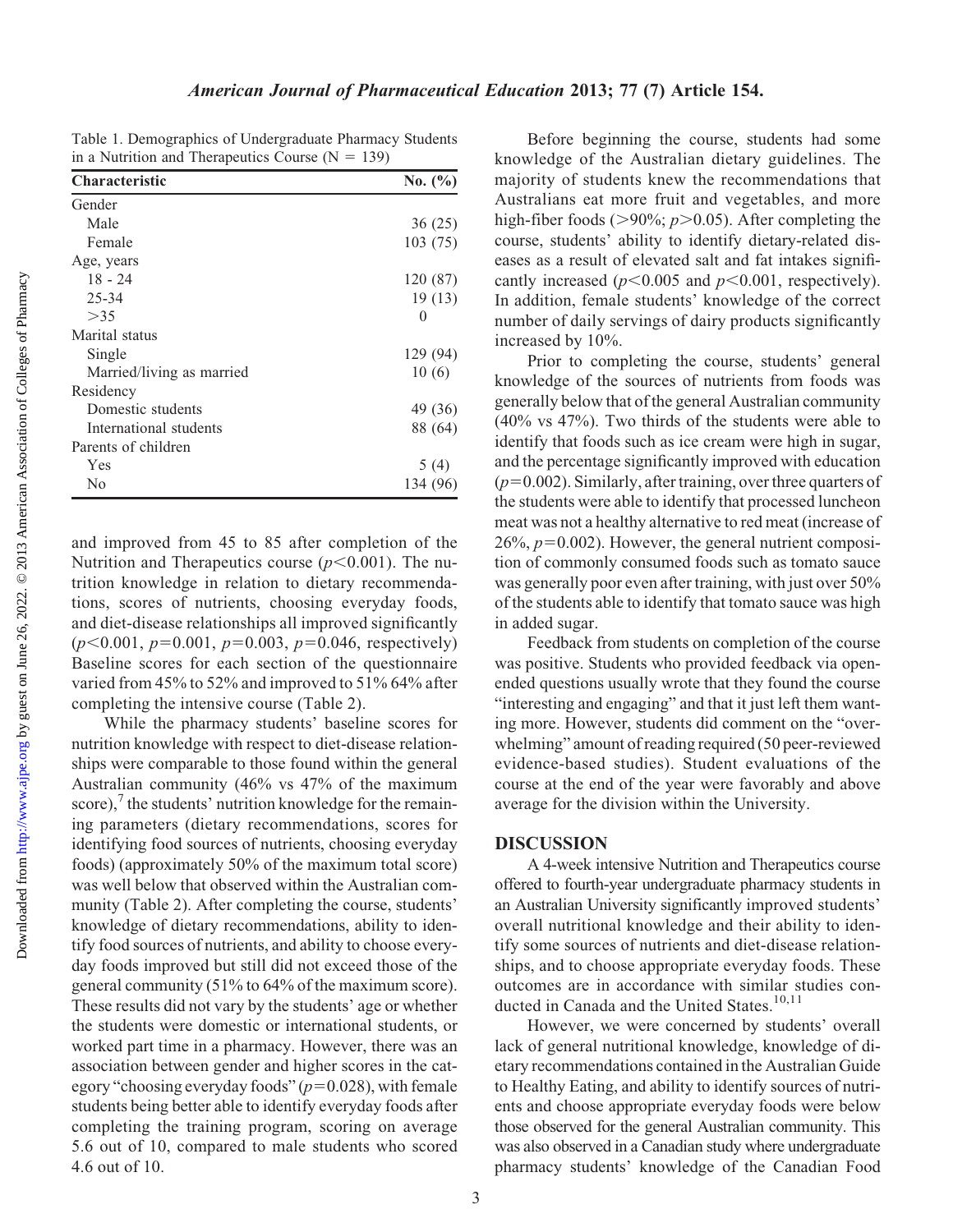### American Journal of Pharmaceutical Education 2013; 77 (7) Article 154.

|                                      | Baseline Results ( $n=139$ ) <sup>a</sup> |            |            | <b>Results After Nutrition</b><br>Training $(n=102)^b$ |            | <b>Difference Between</b><br><b>Group Means</b> |                                  | <b>Community</b> |                   |
|--------------------------------------|-------------------------------------------|------------|------------|--------------------------------------------------------|------------|-------------------------------------------------|----------------------------------|------------------|-------------------|
|                                      |                                           |            |            |                                                        |            | Mean                                            |                                  | Sample,          |                   |
|                                      | Min                                       | <b>Max</b> | Mean (SD)  | Min                                                    | <b>Max</b> | Mean (SD)                                       | $P^{\rm c}$<br><b>Difference</b> |                  | Mean <sup>d</sup> |
| Dietary recommenda-tions<br>(max.13) |                                           | 12         | 6.8(3.1)   | 2                                                      | 13         | 8.3(3.1)                                        | 1.5                              | < 0.001          | 8.9               |
| Sources of nutrients<br>(max.70)     | 12                                        | 59         | 35.6(11.2) | 22                                                     | 59         | 40.3(8.9)                                       | 4.7                              | 0.001            | 47.5              |
| Choosing everyday<br>foods $(10)$    |                                           | 9          | 4.7(1.7)   | 2                                                      | 9          | 5.4(1.4)                                        | 0.6                              | 0.003            | 6.7               |
| Diet disease<br>relationships (20)   | 2                                         | 18         | 9.2(3.7)   | 3                                                      | 18         | 10.1(3.7)                                       | 1.0                              | 0.046            | 9.4               |
| Nutrition knowledge<br>score $(113)$ | 33                                        | 78         | 56.3(9.7)  | 45                                                     | 84         | 64.1 $(7.9)$                                    | 7.8                              | < 0.001          | 72.4              |

Table 2. Mean and Range of Correct Scores for the General Nutrition Knowledge Questionnaire Before and After Training

<sup>a</sup> Baseline line results before taking the nutrition and therapeutics course (n=139). <br><sup>b</sup> Results for pharmacy students after completing the nutrition and therapeutics course at an Australian University.

<sup>c</sup> Main effect of time by a one-way AVOVA. All values are reported as mean (SD).

<sup>d</sup> Results reported for an Australian Community (Reported in: Hendrie GA, Cox DN, CoveneyJ. Validation of the general nutrition knowledge questionnaire in an Australian community sample. Nutrition & Dietetics. 2008;65(1):72-77.

Guide was poor and their self-reported dietary intake did not meet food guide recommendations.<sup>11</sup> In a second study, pharmacy students correctly identified folic acid as preventing birth defects, although just under half the students were unable to correctly identify either the recommended level of supplement intake or good food sources of folic acid.12

There were several explanations for the unexpected results observed in the current study. Most importantly, the course was not designed specifically to provide the knowledge tested in the general nutrition knowledge questionnaire (GNKQ-Aust). The course, however, did cover in detail key topics that a pharmacist needs to know, such as infant feeding, nutritional supplements, nutrient drug interactions, and weight loss and associated products available in a pharmacy, all of which were not directly evaluated by the GNKQ-Aust. Hence, the questionnaire may not have been the most appropriate tool to evaluate the overall effectiveness of the course. However, the course did cover chronic diseases and the role of nutrition in their prevention and treatment, including practical aspects of appropriate food selection. Also, the Australian Guide to Healthy Eating was integrated into the relevant content of the course; and the GNKQ-Aust did measure the change in students' nutrition knowledge for these aspects of the course. Pharmacists require good, evidence-based, general nutrition knowledge beyond that of the general community in order to provide reliable general nutrition advice on healthy eating to members of the public, and the questionnaire was able to determine an increase in this knowledge.

In designing the course, we made several assumptions about the baseline knowledge of students enrolled in the pharmacy program. Most studies reported that more than 70% of medical or pharmacy students regularly use CAM products $^{13}$  and this use did not appear to be influenced by friends, colleagues, or family background.<sup>14,15</sup> Furthermore, almost half the students worked part time in pharmacies as assistants; it was assumed these students would have some knowledge of the products they were selling and possibly taking themselves. We also assumed that these students would be interested in health prevention and have baseline nutrition knowledge equal to or higher than that of the general Australian community. We now realize that our assumptions regarding students' baseline knowledge were incorrect.

Given that 57% of the students were International students, their knowledge of the Australian Guide to Healthy Eating plausibly could have been lower than that of domestic students; however, this was not the case. There were no significant differences between domestic and international students' knowledge of dietary recommendations, sources of nutrients, choosing everyday foods, and diet disease relationships.

There are several limitations to the study. As discussed, the GNKQ-Aust may not have been the most appropriate tool to evaluate the effectiveness of the course. The poor results could also reflect poorly chosen assessment tasks or teaching methodology. However, dissatisfaction with these items was not articulated in any of the student course evaluations with students.

As a result of this evaluation, the course was redesigned in 2012 to ensure that undergraduate students attain an adequate baseline nutrition knowledge, particularly given the increasing demand for community pharmacists to have